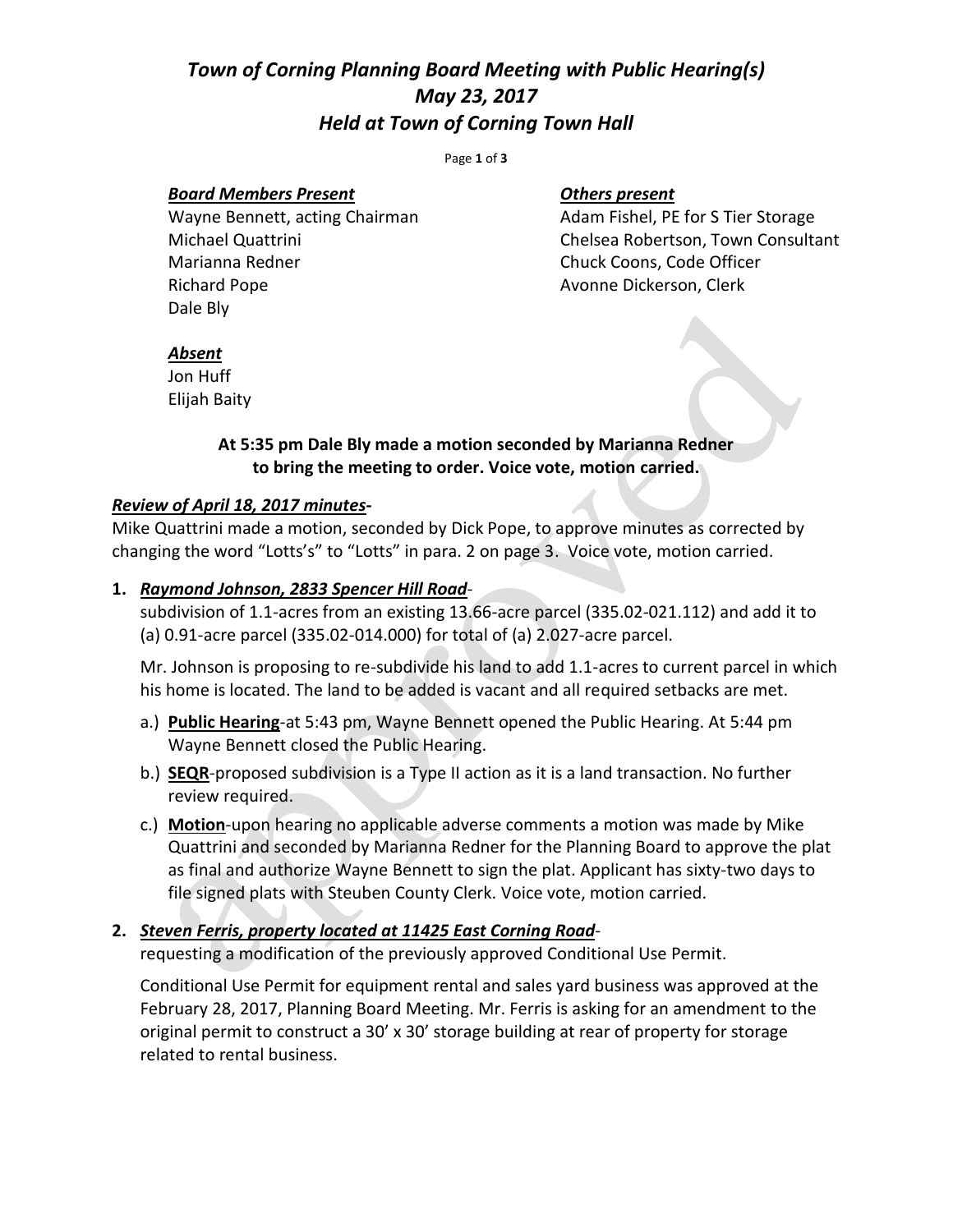# *Town of Corning Planning Board Meeting with Public Hearing(s) May 23, 2017 Held at Town of Corning Town Hall*

#### Page **2** of **3**

The submitted application indicates that all existing setbacks are met, and as the property is located on a NYS route, a GML §239-m Referral Recommendation from the Steuben County Planning Board Department is enclosed and approved.

- a.) **Public Hearing**-motion by Dick Pope seconded by Marianna Redner for Wayne Bennett to open the Public Hearing at 5:53 pm. Voice vote, motion carried. At 5:54 pm Wayne Bennett closed the Public Hearing.
- b.) **SEQR**-the proposed modification is considered an unlisted action. Motion by Dale Bly seconded by Marianna Redner that the Planning Board reviewed the submitted SEQR and has determined that the proposed action will not be a threat to the environment and therefore, declared that the action will have a negative environmental significance.
- c.) **Motion**-upon hearing no applicable adverse comments, Dick Pope made a motion seconded by Mike Quattrini for the Planning Board to approve the modification of the original Conditional Use Permit. Voice vote, motion carried.

## **3.** *Southern Tier Storage, LLC*-

Currently owned by Rockford Realty Partners (Hanwell Village Mobile Home Park). Southern Tier Storage is working to acquire the three parcels located at 2567, 2581, 2582 East Corning Road.

Adam Fishel, rep. for Marathon Engineering, Rochester NY presented a preliminary site plan review of a re-subdivision of the three properties mentioned above, plus applications for a Conditional Use Permit for construction of a 27,600-square foot self-storage facility and a Conditional Use Permit to use the existing doublewide structure to provide (a) 1-2-bedroom residential space including office/retail use as a part of the self-storage business.

Tax parcel respectively: 336.00-02-072.100, 336.00-02-073.000, 336.00-02-074.000.

## a.) *Discussion with applicant and Planning Board*-

- o There will be 24/7 accessibility.
- o Area will be fenced and gated.
- o Security lighting will be outside and motion sensor lighting in front.
- o No space for rec-vehicle parking, only turn-around space.
- o Wells and septic will be replaced.
- o Retail use will be packing boxes and supplies for customers.
- $\circ$  Applicant would like approval for rental of the double-wide if site manager does not live there.
- o Signage has not been decided yet.
- o Fire control access has been simulated and is good.
- o DEC SWPPP is required.